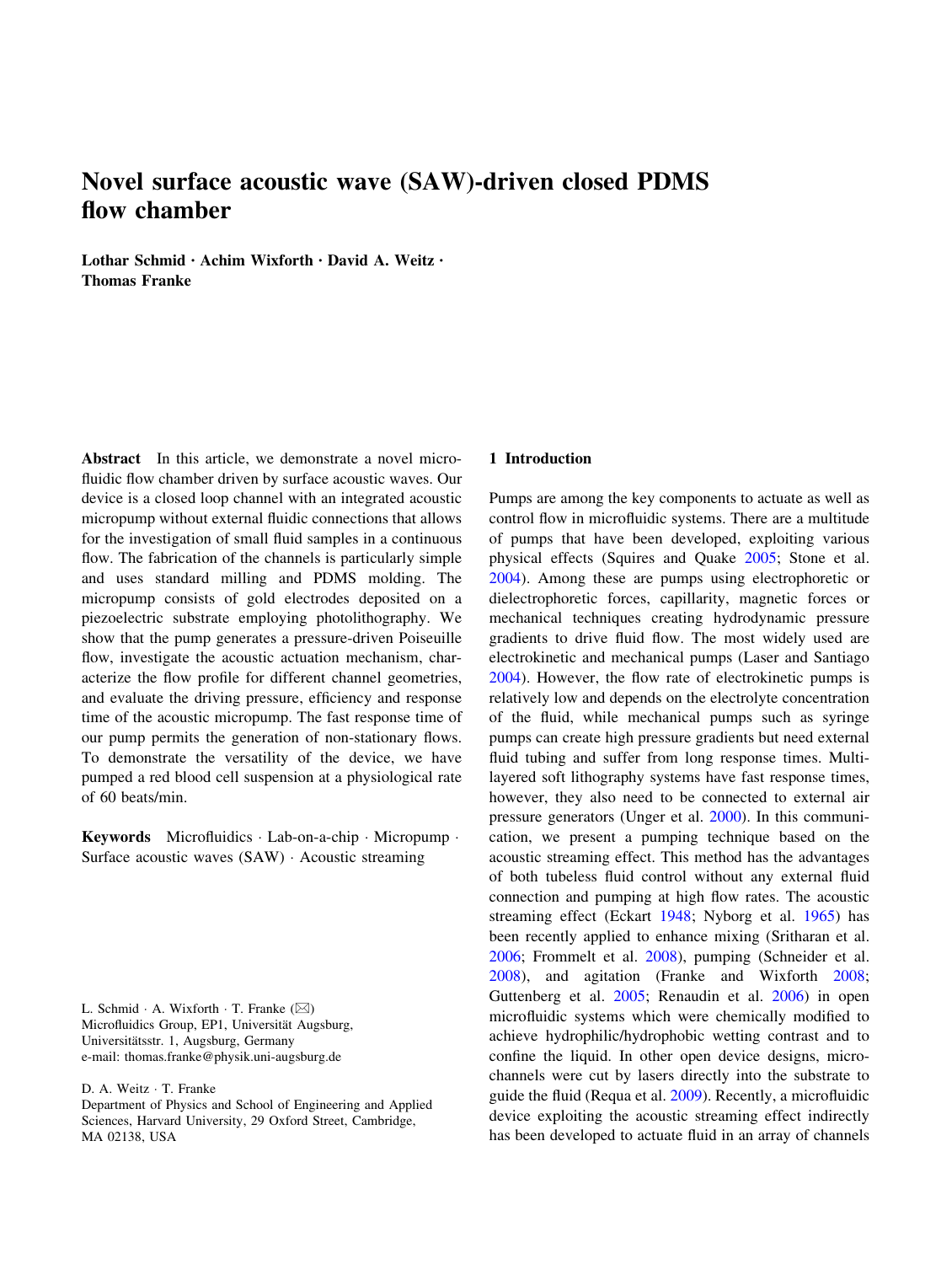<span id="page-1-0"></span>(Masini et al. [2010](#page-6-0)). The actuation principle is based on the SAW induced counterflow mechanism and the effect of nebulization anisotropy and relies on the droplet dynamics at the air–liquid interface (Girardo et al. [2008\)](#page-5-0). Using this counterflow effect, where SAW propagation and fluid actuation are oppositely directed (Girardo et al. [2008\)](#page-5-0), the respective authors were able to draw fluid from a reservoir into a channel and move the liquid to a position in the array. In closed systems without a fluid–air interface surface, acoustic waves have proven useful for droplet direction (Franke et al. [2009a\)](#page-5-0) and cell sorting (Franke et al. [2010\)](#page-5-0). The actuation principle of acoustic streaming is independent of pH or electrolyte concentration and uses low voltages which is important when pumping biological samples and to avoid electrochemical effects. Moreover, the method allows the continuous actuation of non-stationary fluid flow with fast response times. This is important for several applications for instance to experimentally mimic the pulsed beat of blood flow through vessels.

# 2 Hybrid chip design

Our hybrid technique combines widely used PDMS soft lithography and full integration of the fluidic pump on a chip. Soft lithography using the elastomer polydimethysiloxane (PDMS) enables fabrication of simple and low cost complex microfluidic channel structures (Whitesides and McDonald [2002](#page-6-0)). The device pumps the fluid in a circle in a closed PDMS channel using acoustic streaming excited by an interdigital transducer (IDT) as shown in the schematic of Fig. 1 (left). The IDT consist of two gold electrodes on a piezoelectric substrate, each having a comb-like structure, which interdigitate at fixed finger repeat distance. The ratio of the sound velocity in the substrate to twice the finger distance defines the operating frequency of the IDT. The chip presented here has a finger spacing of  $\sim$ 13 µm and works at 142 MHz. Its gold electrodes were produced by vapor deposition and standard lithography. The anisotropic piezoelectric substrate is a  $Y$ -cut of  $LiNbO<sub>3</sub>$  with the crystal axis rotated around the X-axis by  $128^{\circ}$  (128 $^{\circ}$  Y-Cut). The fingers of the IDT are carefully aligned perpendicular to the X-axis and the alternating RF frequency therefore excites a Rayleigh wave propagating in the direction of the X-axis. A fast alternating electric RF-field generates an oscillating displacement with an amplitude in the nm-range which propagates at the velocity of sound on the surface of the piezoelectric substrate. To apply the high frequency voltage, we use a GHz-signal generator (Rohde Schwarz, SML01) and subsequently amplify the signal. To complement the



Fig. 1 (Color online) (left) Schematic of the hybrid PDMS-SAW chip as seen from above. The basic channel (width  $= 1$  mm, height  $= 0.75$  mm, loop circumference  $= 42$  mm) consists of a closed rectangular PDMS channel and is bonded onto a glass substrate. The IDT is carefully positioned below the channel and pumps the fluid all around the closed channel without inlets or outlets (black arrows indicate flow direction). The IDT consists of 42 fingers, and has an aperture of  $624 \mu m$  and a length of  $1233 \mu m$ . It is positioned in parallel to the fluid channel exactly at the PDMS-fluid boundary. Enclosed by a green line is the coupling region of the

acoustics to the fluid. A closeup of the coupling is shown in Fig. [2](#page-2-0). We have used different channel designs as indicated by the channel sections in the schematic below: a narrowing nozzle-like channel, an oscillating zig-zag channel, and a bifurcated channel. (right) Micrographs of the different channels are superposed with the experimentally measured flow velocity vectors (black arrows) as obtained from particle tracking with focus in the symmetry plane, i.e., middle of the channel (see Supplementary Material for the micrograph of the bifurcated channel)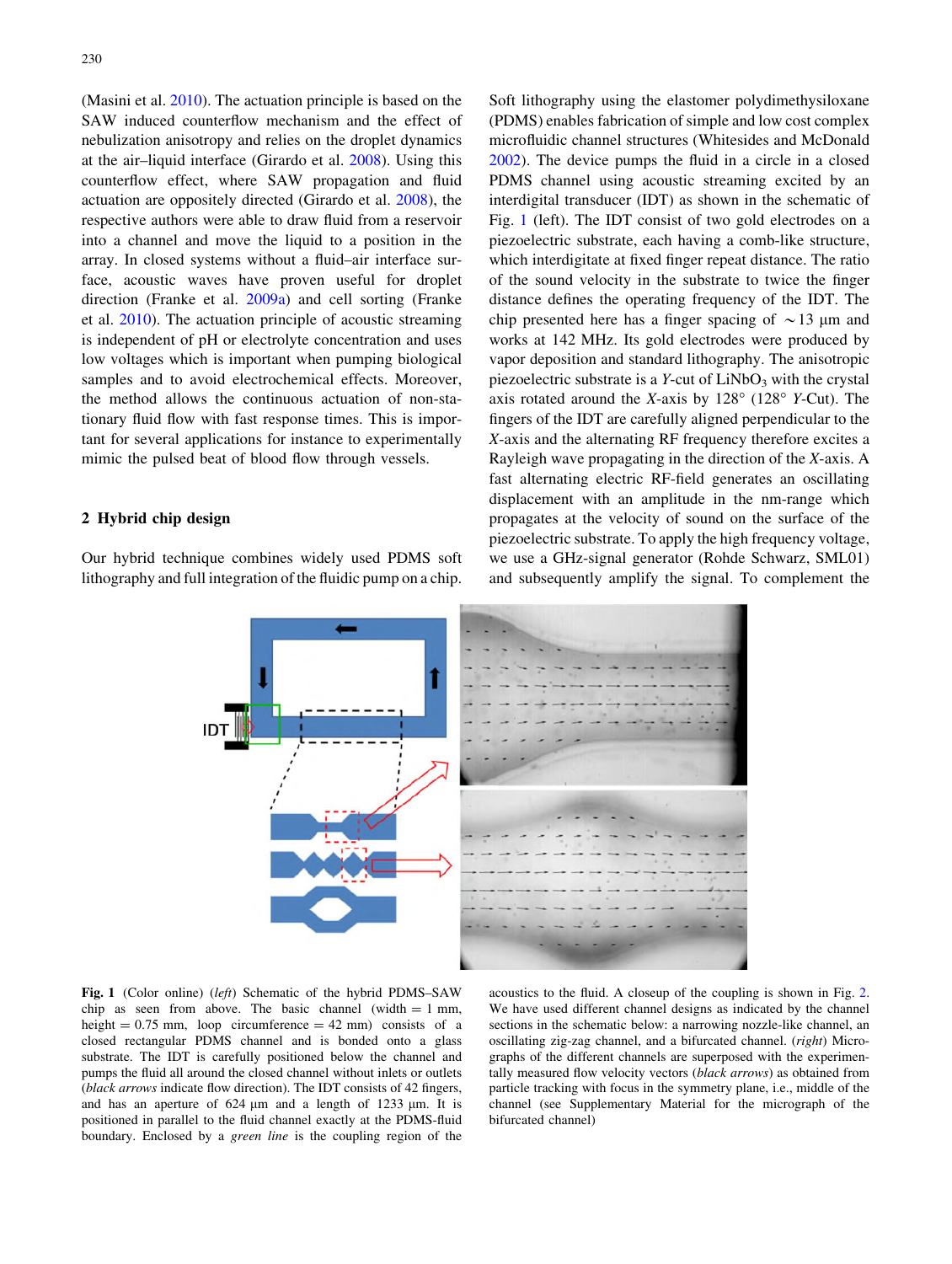<span id="page-2-0"></span>device, a microfluidic PDMS channel is assembled and sealed onto a cover slip through covalent bonding after ozone plasma treatment (Whitesides and McDonald [2002](#page-6-0); Duffy et al. [1998](#page-5-0)) and carefully placed on top of the piezoelectric substrate using water as a contact liquid.

When a microfluidic channel is placed on top of the substrate, the Rayleigh wave generates an acoustic wave which couples through the intermediate water layer and the glass bottom of the channel into the fluid, transferring momentum along the direction of propagation and ultimately inducing fluid streaming, as illustrated in Fig. 2 (top). In the actuation region, the SAW creates several flow vortices that we have observed using particle image velocimetry as shown in Fig. 2 (bottom). This complex flow pattern creates a pressure difference that drives the flow along the channel as shown in Fig [1](#page-1-0). The flow velocity can be controlled electronically by the SAW power and works without any time lag. Therefore, a time dependent hydrodynamic flow field can be either created by spatially varying the geometry of the channel or alternatively by modulation of the SAW amplitude.

The basic PDMS stamped channel is designed in a rectangular closed loop. To demonstrate the device and its usefulness for biologically relevant geometries, we have replaced a part of the channel by specially designed sections of varying shape. We have used channels with bifurcations and constrictions to mimic the branched vascular system and stenosis.

# 3 Flow characterization

For observation, the assembled PDMS–SAW hybrid device is mounted on the stage of an inverted microscope and imaged by a fast camera (Photron, Fastcam 1024 PCI). We visualize the fluid flow field by adding small latex beads of  $\sim$  1-um diameter as tracer particles to the microchannel. These beads are fluorescently labeled and were observed and tracked either in phase contrast or by epi-fluorescence as shown in Fig. [1](#page-1-0).

To physically characterize the SAW driven flow, we have compared the experimental flow profile of the simplest geometry of a straight rectangular channel with the analytical solution of a pressure driven Stokes flow. With  $w$ ,  $h$ being width and height of the channel the velocity u depends on the pressure gradient G and viscosity  $\mu$  (Tabeling [2005](#page-6-0)):

$$
u(y, z) = \frac{4G}{\mu w} \frac{(-1)^{n+1}}{\beta_n^3} \sum_{n=1}^{\infty} 1 - \frac{ch\beta_n z}{ch\beta_n \frac{h}{2}} \cos \beta_n y,
$$
  
where  $\beta_n = (2n - 1) \frac{\pi}{w}$  (1)

Both measured and calculated flow profiles are in excellent agreement asshown in Fig. [3](#page-3-0) indicating that the SAW driven

Fig. 2 (Color online) (top) Side view sketch of the path of the acoustic wave coupling into the channel: A surface acoustic wave is excited by the IDT and travels along the lithium niobate substrate  $(1)$ . It is refracted as a longitudinal wave into the water (2) at a Rayleigh angle  $\theta_{\rm W} = 21.8^{\circ}$ , while the surface wave on the substrate is attenuated on a characteristic length scale of  $325 \mu m$ . The longitudinal acoustic wave passes through the 150-um thick water layer and is subsequently refracted as a transversal wave into the glass coverslide at a Rayleigh angle of angle  $\theta$ <sub>G</sub> = 54.4°. At the top of the glass slide the wave is refracted again, enters the water-filled channel (4) and transfers momentum to the liquid, causing acoustic streaming as indicated, before it couples into the PDMS layer on top where it is further dampened. (bottom) Flow profile at different z planes at the SAW actuation region (indicated in Fig.  $1$  (left) as a green square). The black rectangle on the left indicates the position of the IDT. The horizontal vortex (in the z plane) generated by the acoustic wave is clearly visible, and in addition, two vertical vortices are present and denoted by black ellipses. They can be inferred when comparing the flow velocities on the top and bottom planes. The actuation power was 12 dBm

flow behaves as a pressure driven flow. Deviations from this velocity profile occur only very close to the IDT where vortices (Franke et al. [2009b\)](#page-5-0) and other complex flow effects

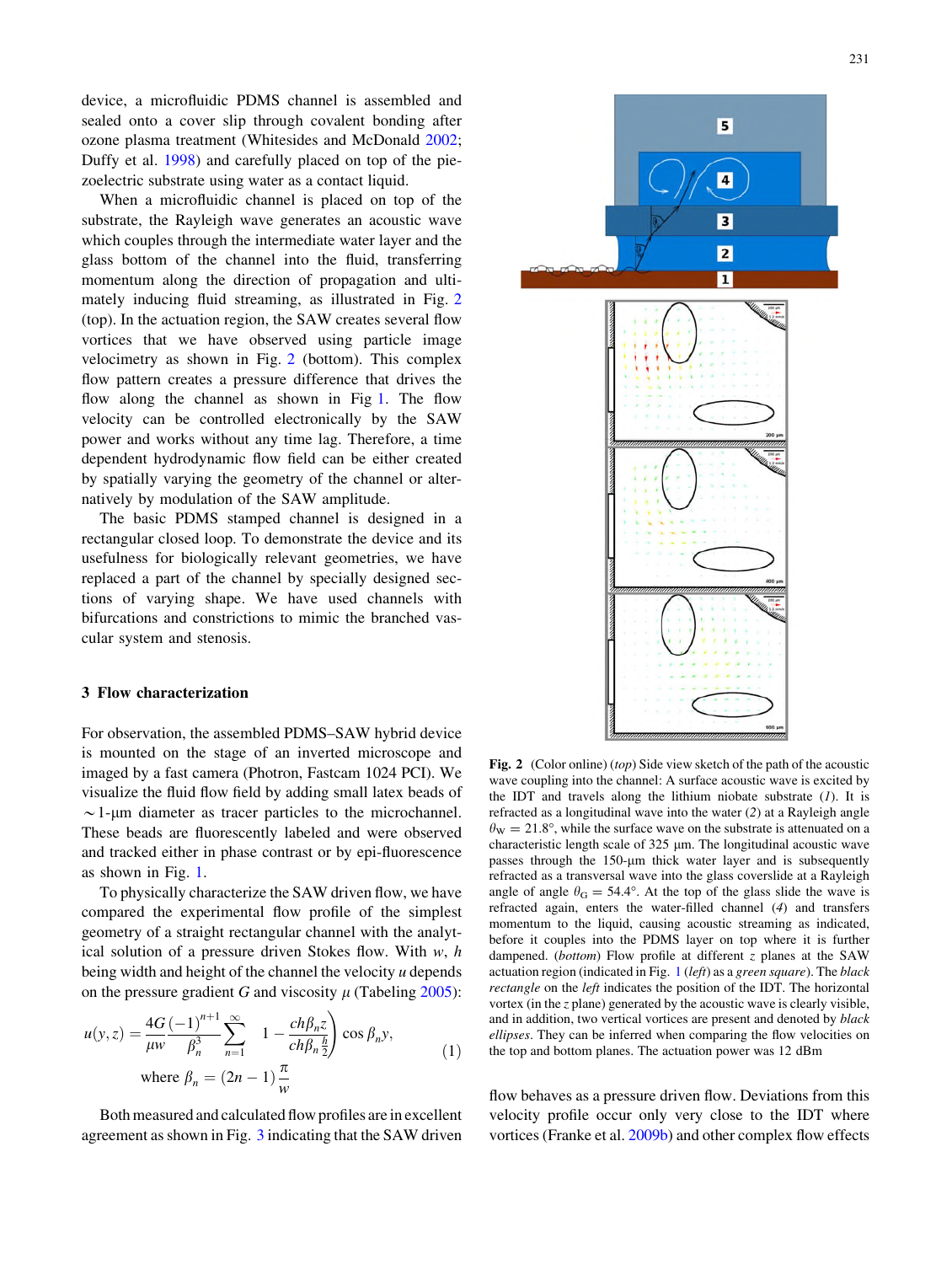<span id="page-3-0"></span>

Fig. 3 (Color online) (left) Flow profile measured in the PDMS channel (basic rectangular channel as shown in Fig. [1;](#page-1-0) width = 1000  $\mu$ m, height = 750  $\mu$ m). The fluid moves in the xdirection,  $y$  is the horizontal, and  $z$  is the vertical direction. The origin of the coordinate system is at the center of the channel. Blue circles represent the flow velocity measured near the channel center  $(z = 20 \text{ }\mu\text{m})$ , red triangles show the velocity measured at  $z = 170$  µm. The *black line* is a fit of the analytical model to the measurement at  $z = 20 \mu m$  (*blue circles*) and yields a pressure

(Frommelt et al. [2008\)](#page-5-0) take over. However, the flow is laminar all over the microchannel because the Reynolds number always obeys  $Re < 60$  and turbulent flow only occurs when Reynolds numbers are an order of magnitude higher. We determine the pumping efficiency of the device by measuring the pressure dependence on applied electric power of the IDT electrodes. The pressure was determined from our experimental flow profiles by fitting Eq. [1](#page-2-0) with  $G$  as free parameter. As shown in Fig. 3, this pressure gradient linearly depends on to the electric power for a wide range of power values. Hence, we have a continuous control of the flow velocity from no flow to 4.9 mm/s at 29 dBm electrical power, which is comparably high, with a corresponding maximum effective pressure  $p = 4.8$  Pa. The maximum volume flow rate  $Q$  at 4.8 Pa can be calculated from Eq. [1](#page-2-0) and yields  $Q \sim 0.15$  ml/min (Tabeling [2005](#page-6-0)) which is in the upper range of dynamic micropumps (Laser and Santiago [2004\)](#page-6-0). As expected for viscosity dominated systems, the efficiency ratio is comparatively low  $Q \cdot p/P \sim 10^{-8}$ . At higher power, we reach the operating limit of the chip caused by enhanced vibrations.

# 4 Acoustic wave coupling

The power of the acoustic wave in the channel can be determined by calculating the transmission coefficients of the electromechanical transducer and the acoustic wave along its path.

Owing to a mismatch of the IDT impedance, 6.2% of the electrical energy is reflected at the IDT, leading to a transmission coefficient of  $-0.28$  dB. One left- and one righttraveling SAW is excited on the substrate, leading to an additional reduction of the actuating power by  $-3.01$  dB,



gradient  $G = 28.5$  Pa/m as free fitting parameter. The *dashed line* shows the prediction of the analytical model for off-center flow  $(z = 170 \text{ }\mu\text{m})$  using G as determined above. This is in good agreement with measurements (red triangles). (right) Double logarithmic plot of the SAW micropump generated pressure  $p$  as calculated from the flow profile at the channel center against the electric SAW power P. The pressure is proportional to the electric power (ratio  $p/P = (6.78 \pm 0.57)$  mPa/mW). At 29 dBm power, the SAW generates a pressure of approx. 4.8 Pa

since only the latter is transmitted into the water. The SAW is then completely refracted into the liquid with an attenuation length of the surface wave of  $l_{SAW} = 325 \mu m$ , which is given by (Dransfeld and Salzmann [1970\)](#page-5-0):

$$
\alpha = \frac{1}{l_{SAW}} = \rho_{\rm F} v_{\rm F} / \rho_{SAW} v_{SAW} \lambda_{SAW}
$$
 (2)

with liquid (subscript F) and substrate (subscript SAW) densities  $\rho$ , wave velocities v, and wave length  $\lambda$ . The Rayleigh angle  $\theta_{\rm W} = 22.1^{\circ}$  can be calculated by Snell's law from the velocity of the SAW ( $v_{SAW} = 3989$  m/s) (Slobodnik et al. [1973](#page-6-0)) and the sound velocity in water  $(v_F = 1498 \text{ m/s})$  (Rossing [2007\)](#page-6-0).

Hence, when passing through the thin water layer, the wave is attenuated by  $-0.53$  dB.

At the water–glass interface, the wave is refracted once again. In general, when a longitudinal wave is refracted from a liquid into a solid, both a longitudinal and a transversal wave are excited. However, since the longitudinal sound velocity in glass (5640 m/s) (Rossing [2007](#page-6-0)) is much larger than in water, the angle of incidence is larger than the critical angle  $\theta_{\text{crit}} = 15.4^{\circ}$  of total reflection for longitudinal waves. Therefore, only a transversal wave  $(c = 3280 \text{ m/s})$  is excited at a Rayleigh angle of  $\theta_G = 55.4^\circ$ . The amplitude ratio of the incident longitudinal wave  $\phi$  and transmitted transversal wave  $\psi'_1$  can be calculated from (Brekhovskikh [1980\)](#page-5-0):

$$
\frac{\psi_1'}{\phi} = \frac{-2\rho_{\rm W}/\rho_{\rm G} \cdot Z_{\rm t} \sin^2 2\theta_{\rm G}}{Z_{\rm t} \cos^2 2\theta_{\rm W} + Z_{\rm t} \sin^2 2\theta_{\rm W} + Z}
$$
(3)

with impedances Z for the longitudinal sound wave in water, the longitudinal  $(Z_1)$  and transversal  $(Z_t)$  wave in glass and the corresponding densities  $\rho$  and Rayleigh angles  $\theta$ .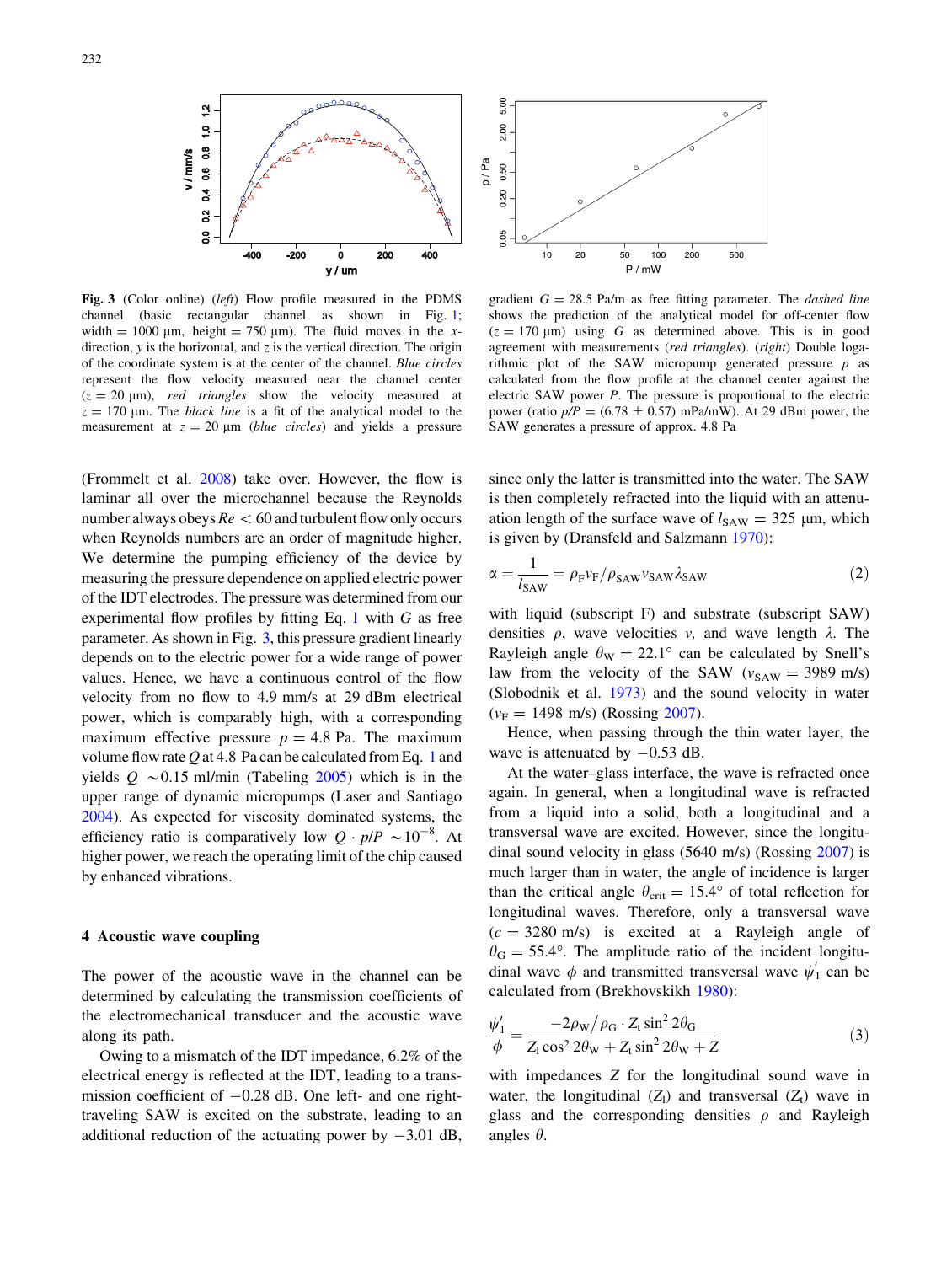<span id="page-4-0"></span>Exploiting the energy flux density (Landau and Lifshitz [1987\)](#page-6-0):

$$
q = \frac{1}{2}c\rho_0 A^2 n \tag{4}
$$

with sound velocity c, medium density  $\rho_0$  and wave amplitude A and direction of propagation  $n$ , the corresponding power transmission coefficient can be calculated to be  $T = 0.43$ , which corresponds to  $-3.64$  dB. At the upper glass–water interface, the process is reversed, and a longitudinal sound wave is generated with the same transmission coefficient.

Therefore, taking into account the dissipation and reflection in the different media, the total coupling attenuation of the power can be estimated to be  $\Delta D = -11.1$  dB.

## 5 The origin of streaming

The theoretical background of acoustic streaming has been thoroughly investigated by Nyborg et al. [\(1965](#page-6-0)): a sound wave traveling through a liquid is damped due to relaxational dissipation. Dissipation causes a volume force on the liquid that is proportional to the frequency-dependent damping coefficient and acts in the direction of wave propagation. Considering a plane wave traveling in x-direction with characteristic attenuation length  $l_a$  and Amplitude A:

$$
u_1 = Ae^{-x/l_a} \cos(\omega t - kx) \tag{5}
$$

This force is given by:

$$
F_x = \rho_0 A^2 e^{-2x/l_a} / l_a \tag{6}
$$

The attenuation length at 142 MHz in water is  $l_a = 1.24$  mm (Coates [1989;](#page-5-0) Hagen et al. [2004\)](#page-6-0). The amplitude of the wave can be calculated from the wave power P and area S:

$$
P = q \cdot S = \frac{1}{2}c\rho_0 A^2 n \cdot S \tag{7}
$$

which yields a volume force

$$
F_x = \frac{2P}{cSl_a \cos \theta} e^{-2x/l_a}
$$
\n(8)

Equation 8 gives a linear relation between acoustic power and bulk force acting on the fluid. Because both the relation of electric and acoustic power and the Stokes equation governing the fluid flow are linear, we expect a linear relation between electric power and pressure. This linearity has been observed in our experiments as shown in Fig. [3](#page-3-0) (right).

To assess the pressure that drives the fluid, we employ a maximum electrical power of 29 dBm corresponding to an acoustic power  $P$  of 17.9 dBm; we estimate the cross section area S from the IDT aperture  $b = 624$  µm and the SAW attenuation length as  $S = b \cdot l_{SAW}$  cited above. The volume force at the bottom of the channel then is  $F_x = 176$  kN/m (Laser and Santiago [2004](#page-6-0)) at an amplitude  $A = 0.66$  m/s. By integrating along the direction of propagation from the bottom of the channel  $(h = 0)$  to the top  $(h = 750 \text{ }\mu\text{m})$ , the resulting pressure difference  $\Delta p$  can be calculated:

$$
\Delta p = \int_{0}^{h/\cos \theta_{\rm W}} dx F_x(x) \approx 160 \,\text{Pa} \tag{9}
$$

This pressure difference drives the vortices in the pumping region and causes an effective pumping pressure of 4.8 Pa. The significant difference between these two values is in good agreement with the observed flow velocities in the vortex, which are one order of magnitude higher than in the channel.

The driving pressure difference is a direct consequence of the dissipation in the channel that depends on the frequency. Because dissipation occurs in the contact liquid as well and does not contribute to the driving pressure in the channel there is an optimal frequency for a given geometry (ratio of channel to contact liquid height). For the device we present here the optimal attenuation length is 0.7 mm and 90% of that value is still obtained in the range of 0.4–1.2 mm. This corresponds to a frequency range of  $\sim$ 130–240 MHz (Coates [1989](#page-5-0)).

## 6 Time-dependent flow

Another important feature of a pump is its ability to create time dependent flow. Many commonly used pumps have surprisingly long transients. For example, syringe pumps have response times that can range from several tenths of seconds to even minutes. Response times of the SAW driven device are determined by application of a square wave modulated HF signal to the electrodes and the corresponding flow relaxation is measured for different channel dimensions ( $w = 500 \mu m$  and  $w = 1000 \mu m$ at  $h = 750 \text{ }\mu\text{m}$  as shown in Fig. [4.](#page-5-0) Because comparison with a pressure driven flow is useful, as discussed above, we compare the experimental results with a theoretical estimation of the relaxation of a non-stationary flow in response to a pressure jump. For simplification, we consider a resting fluid in a cylinder of radius  $a$  and turn on the pressure gradient G at time  $t = 0$ . With no-slip boundary conditions the velocity yields (Batchelor et al. [2000](#page-5-0)),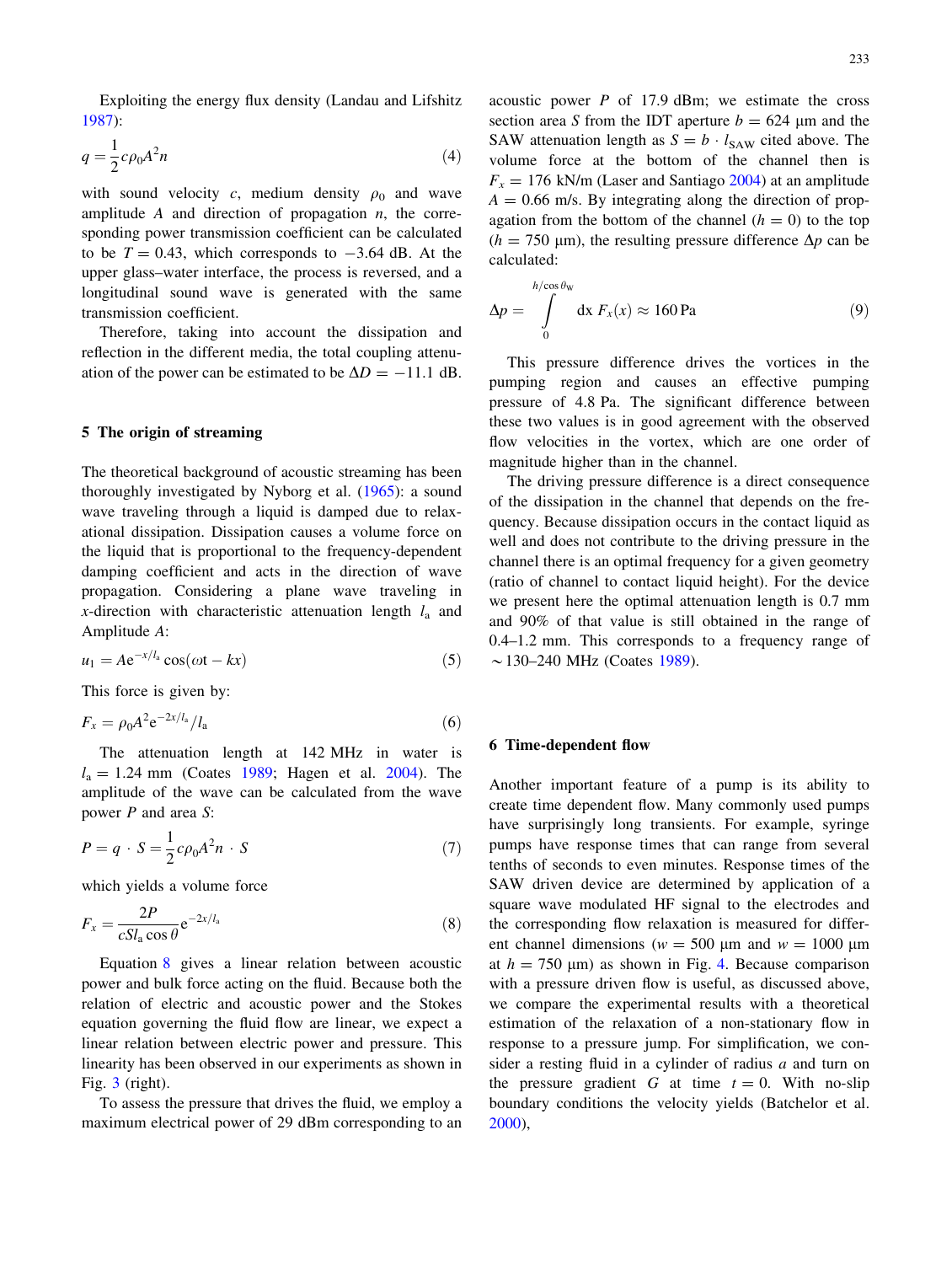<span id="page-5-0"></span>

Fig. 4 Response of the flow velocity to a 2 Hz square-wave modulation of the SAW (20.5 mW, 13.1 dBm). The top right inset shows the time-dependent flow velocity of a 4 Hz modulation in a smaller channel (63.5 mW, 18.0 dBm). After voltage cut-off (between 250 and 500 ms), the flow velocity decays exponentially. The inset below shows on a logarithmic scale the decay in two different channels both of height  $= 0.75$  mm and a width of 1 and 0.5 mm, respectively. The exponential fits results in a decay time  $\tau = 61.7 \pm 0.4$  ms for the wider channel and a decay time  $\tau = 15.1 \pm 0.4$  ms for the smaller channel. A theoretical analysis yields decay times of 58 and 25 ms (see text)

$$
u(r,t) = \frac{G}{4\mu} (a^2 - r^2) - \frac{2Ga^2}{\mu} \sum_{n=1}^{\infty} \frac{J_0(\lambda_n \frac{r}{a})}{\lambda_n^3 J_1(\lambda_n)} \exp\left(-\lambda_n^2 \frac{vt}{a^2}\right)
$$
(10)

 $J_n$  being the Bessel functions and  $\lambda_n$  the roots of  $J_0$  $(\lambda) = 0$ . The first term  $n = 1$  of the series is the slowest decaying component and can be used to estimate the response time. We approximate the rectangular channel of the experiment by the cylinder symmetric solution of Eq. [10.](#page-4-0) Using  $a = \frac{1}{4}$  $\overrightarrow{bh}$ , we calculate  $\tau = 58$  ms and  $\tau = 25$  ms for the wide and narrow channels, respectively, in good agreement with the experimental values of 62 and 15 ms.

#### 7 Pumping biofluids

Finally, we demonstrated that the pumping device presented here is able to pump biologically relevant samples such as red blood cell solution in 300 mOsm phosphate buffered saline [Dulbecco's PBS  $(1\times)$ , PAA Laboratories GmbH, 0.2 g/l KCl, 0.2 g/l K<sub>3</sub>PO<sub>4</sub>, 8.0 g/l NaCl, 1.15 g/l  $Na<sub>2</sub>HPO<sub>4</sub>$ . We exploit the fast response time of our device to simulate blood flow at a frequency of 60 beats/min by amplitude modulation of the voltage with a square wave signal of 1 Hz using a frequency generator (Rohde Schwarz, SML01) and to pump in the circulatory channel system (see Movie in Supplementary Material).

In conclusion, we have given a detailed description of the working principles of the SAW-driven flow chamber. We have also shown that our SAW hybrid device is a versatile platform to mimic different stationary and nonstationary fluid flow fields. The complete system is very compact with the SAW micropump fully integrated on a chip without any external fluid tubing preventing crosscontamination of the sample. This allows exceptional electronic control of the fluid flow. The circulatory, closed loop design of the device will enable the integration and combination of several micropumps and fluid interconnections to perform more complex processes on a single chip; this could be useful in a variety of applications such as evolutionary biotechnology or lab-on-a-chip systems.

Acknowledgments This study was supported by the Bayerische Forschungsstiftung, the German Excellence Initiative via Nanosystems Initiative Munich (NIM), the Center for Nanoscience (CeNS), and the German Academic Exchange Service DAAD.

### References

- Batchelor GK (2000) An introduction to fluid dynamics. Cambridge University Press, Cambridge
- Brekhovskikh M (1980) Waves in layered media. Academic Press, New York
- Coates RFW (1989) Underwater acoustic waves. Wiley, New York
- Dransfeld K, Salzmann E (1970) Excitation, detection, and attenuation of high-frequency elastic surface waves. In: Mason WP, Thurston RN (eds) Physical acoustics. Academic Press, New York, pp 219–272
- Duffy DC, McDonald JC, Schueller OJA, Whitesides GM (1998) Rapid prototyping of microfluidic systems in poly (dimethylsiloxane). Anal Chem 70(23):4974–4984
- Eckart C (1948) Vortices and streams caused by sound waves. Phys Rev 73(1):68
- Franke T, Wixforth A (2008) Microfluidics for miniaturized laboratories on a chip. ChemPhysChem 9(15):2140–2156
- Franke T, Abate AR, Weitz DA, Wixforth A (2009a) Surface acoustic wave (SAW) directed droplet flow in microfluidics for PDMS devices. Lab Chip. doi[:10.1039/b906819h](http://dx.doi.org/10.1039/b906819h)
- Franke T, Braunmüller S, Frommelt T, Wixforth A (2009b) Sorting of solid and soft objects in vortices driven by surface acoustic waves. In: Proceedings of SPIE 2009
- Franke T, Braunmuller S, Schmid L, Wixforth A, Weitz DA (2010) Surface acoustic wave actuated cell sorting (SAWACS). Lab Chip 10(6):789–794
- Frommelt T, Kostur M, Wenzel-Schafer M, Talkner P, Hanggi P, Wixforth A (2008) Microfluidic mixing via acoustically driven chaotic advection. Phys Rev Lett 100(3):034502–034504
- Girardo S, Cecchini M, Beltram F, Cingolani R, Pisignano D (2008) Polydimethylsiloxane–LiNbO<sub>3</sub> surface acoustic wave micropump devices for fluid control into microchannels. Lab Chip 8(9):1557–1563
- Guttenberg Z, Muller H, Habermuller H, Geisbauer A, Pipper J, Felbel J, Kielpinski M, Scriba J, Wixforth A (2005) Planar chip device for PCR and hybridization with surface acoustic wave pump. Lab Chip 5(3):308–317